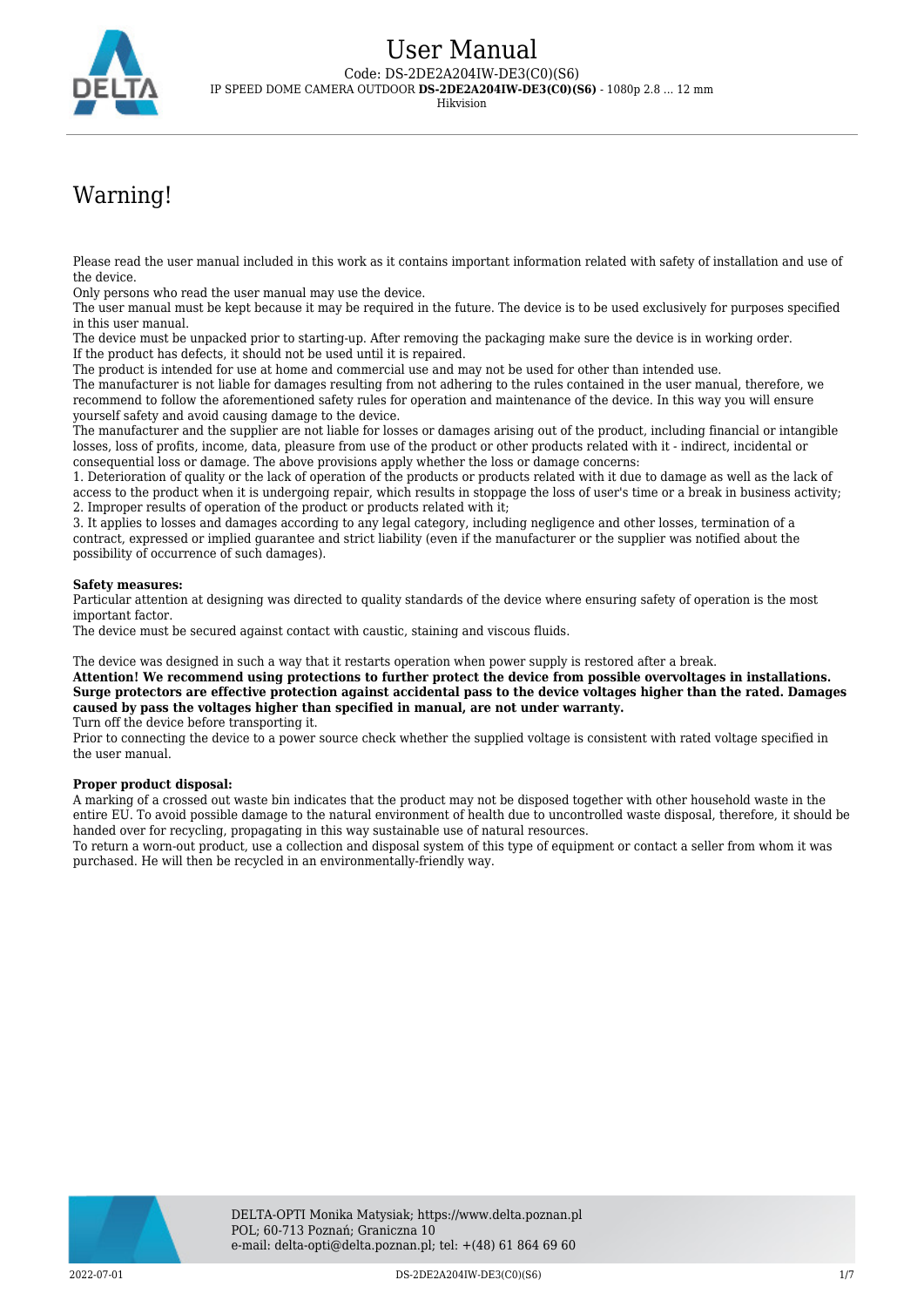

IP camera equipped with very good high resolution sensor. Due to above it is perfect solution for surveillance systems requiring persons or vehicles recognition.

Built-in IR illuminator allows to operate at night conditions, and vari-focal lens with wide range of view angle adjustment enables optimal set the view field of camera to all conditions. The range of IR illumination according to the manufacturer data, depends on outer conditions (visibility - air transparency, environment, wall colors ie. scene reflectance).

PoE powering possibility, compatible with the 802.3af standard makes the device more universal and easier to install.

For a few models of IP cameras working at  $\geq$  1920 x 1080 resolution we recommend to use of network with 1Gb/s bandwidth.



| Standard:                        | TCP/IP                                                                                                        |
|----------------------------------|---------------------------------------------------------------------------------------------------------------|
| Sensor:                          | 1/2.8 " Progressive Scan CMOS                                                                                 |
| Matrix size:                     | $2.1$ Mpx                                                                                                     |
| Resolution:                      | 1920 x 1080 - 1080p<br>1280 x 960 - 1.3 Mpx<br>1280 x 720 - 720p                                              |
| Scanning system:                 | Progressive                                                                                                   |
| Lens:                            | $2.8$ 12 mm                                                                                                   |
| View angle:                      | $\cdot$ 101 °  33 ° (manufacturer data)<br>$\bullet$ 100 $^{\circ}$ $\ldots$ 32 $^{\circ}$ (our tests result) |
| Optical zoom:                    | x <sub>4</sub>                                                                                                |
| Digital zoom:                    | x 16                                                                                                          |
| Range of IR illumination:        | 20 <sub>m</sub>                                                                                               |
| Video output:                    |                                                                                                               |
| Preset rotation speed:           | • 100 °/s (horizontal)<br>$\cdot$ 100 $\degree$ /s (vertical)                                                 |
| Rotation speed (manual control): | $0.1$ °/s  100 °/s (horizontal)<br>$0.1$ °/s  100 °/s (vertical)                                              |
| Horizontal rotation range:       | 355 ° - Rotation of the head is limited by stops                                                              |
| Vertical rotation range:         | $0° \dots 90°$                                                                                                |



DELTA-OPTI Monika Matysiak; https://www.delta.poznan.pl POL; 60-713 Poznań; Graniczna 10 e-mail: delta-opti@delta.poznan.pl; tel: +(48) 61 864 69 60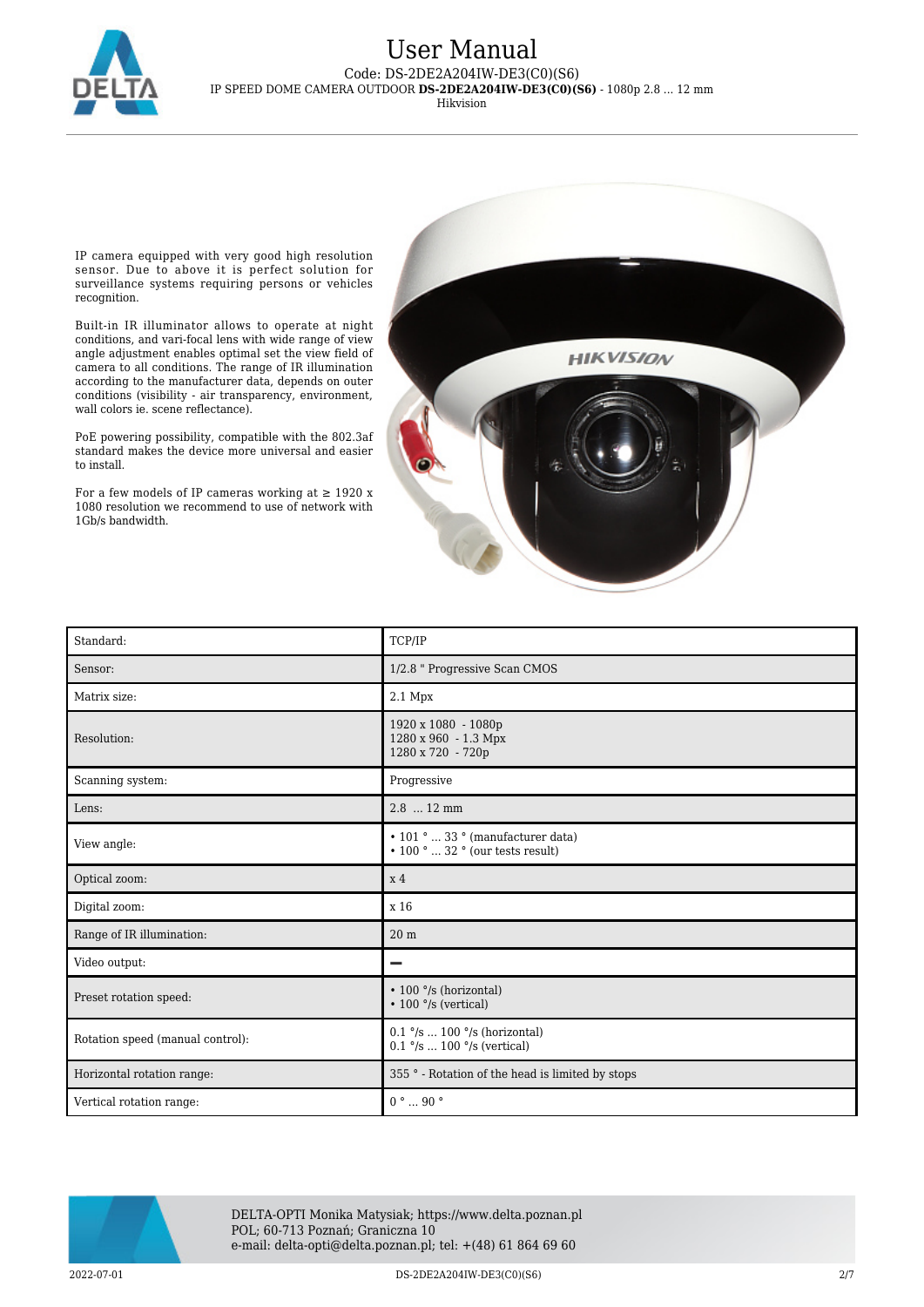

| RS-485 interface:              |                                                                                                                                                                 |
|--------------------------------|-----------------------------------------------------------------------------------------------------------------------------------------------------------------|
| Number of presets:             | 300                                                                                                                                                             |
| Horizontal scan:               |                                                                                                                                                                 |
| Route settings:                |                                                                                                                                                                 |
| Image compression method:      | H.265+ H.265 / H.264+ / H.264 / MJPEG                                                                                                                           |
| Bitrate:                       | 32  16384 kbps                                                                                                                                                  |
| Alarm inputs / outputs:        |                                                                                                                                                                 |
| Audio:                         | • External microphone input<br>· Microphone built-in<br>• Audio output<br>• Audio detection                                                                     |
| Main stream frame rate:        | 25 fps @ 1080p                                                                                                                                                  |
| Network interface:             | 10/100 Base-T (RJ-45)                                                                                                                                           |
| Network protocols:             | IPv4/IPv6, HTTP, HTTPS, IEEE 802.1x, QoS, FTP, SMTP, UPnP, SNMP, DNS, DDNS,<br>NTP, RTSP, RTCP, RTP, TCP/IP, UDP, IGMP, ICMP, DHCP, PPPoE, Bonjour              |
| <b>WEB Server:</b>             | Built-in, NVR compliance                                                                                                                                        |
| Max. number of on-line users:  | 20                                                                                                                                                              |
| ONVIF:                         | 18.12                                                                                                                                                           |
| Memory card slot:              | Micro SD memory cards up to 256GB support (possible local recording)                                                                                            |
| Mobile phones support:         | Port no.: 8000 or access by a cloud (P2P)<br>• Android: Free application Hik-Connect<br>• iOS: Free application Hik-Connect                                     |
| Default admin user / password: | $admin / -$                                                                                                                                                     |
| Default IP address:            | 192.168.1.64                                                                                                                                                    |
| Web browser access ports:      | 80                                                                                                                                                              |
| PC client access ports:        | Port no.: 8000 or access by a cloud (P2P) - iVMS-4200 application                                                                                               |
| Mobile client access ports:    | 8000                                                                                                                                                            |
| Port ONVIF:                    | 80                                                                                                                                                              |
| <b>RTSP URL:</b>               | • Main stream<br>rtsp://user.password@192.168.1.64:554/Streaming/Channels/101/<br>• Sub stream<br>rtsp://user:password@192.168.1.64:554/Streaming/Channels/102/ |

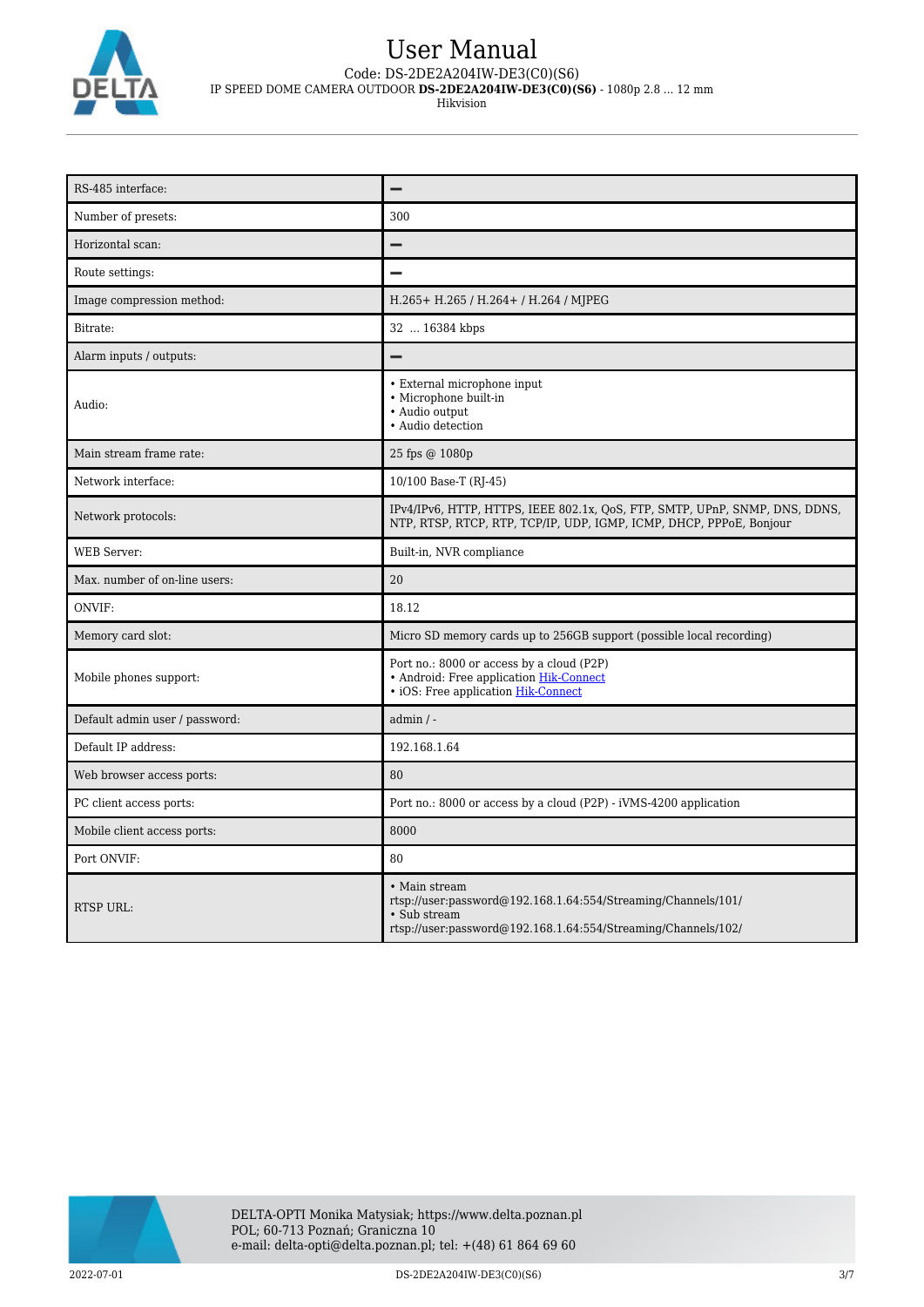

# User Manual

Code: DS-2DE2A204IW-DE3(C0)(S6)

IP SPEED DOME CAMERA OUTDOOR **DS-2DE2A204IW-DE3(C0)(S6)** - 1080p 2.8 ... 12 mm

Hikvision

| Main features:         | • WDR - 120 dB - Wide Dynamic Range<br>• EIS - Electronic Image Stabilization<br>• 3D-DNR - Digital Noise Reduction<br>• ROI - improve the quality of selected parts of image<br>• F-DNR (Defog) - Reduction of image noise caused by precipitation<br>• BLC/HLC - Back Light / High Light Compensation<br>• ICR - Movable InfraRed filter<br>• Day/night mode<br>• Mirror - Mirror image<br>• Motion Detection<br>• Configurable Privacy Zones - 24<br>• Sharpness - sharper image outlines<br>• ANR - Automatic Network Replenishment allows to save image to the card when the<br>network connection with DVR is break (network failure) and next synchronize its<br>• Intelligent Image Analysis: abandoned/missing object, crossing the line (tripwire),<br>intrusion, detection of entry into the area / exit from the area, face detection |
|------------------------|---------------------------------------------------------------------------------------------------------------------------------------------------------------------------------------------------------------------------------------------------------------------------------------------------------------------------------------------------------------------------------------------------------------------------------------------------------------------------------------------------------------------------------------------------------------------------------------------------------------------------------------------------------------------------------------------------------------------------------------------------------------------------------------------------------------------------------------------------|
| Power supply:          | $\cdot$ PoE (802.3af).<br>• 12 V DC / 770 mA                                                                                                                                                                                                                                                                                                                                                                                                                                                                                                                                                                                                                                                                                                                                                                                                      |
| Power consumption:     | $\leq$ 9.2 W                                                                                                                                                                                                                                                                                                                                                                                                                                                                                                                                                                                                                                                                                                                                                                                                                                      |
| Housing:               | Speed Dome, Metal                                                                                                                                                                                                                                                                                                                                                                                                                                                                                                                                                                                                                                                                                                                                                                                                                                 |
| Color:                 | White                                                                                                                                                                                                                                                                                                                                                                                                                                                                                                                                                                                                                                                                                                                                                                                                                                             |
| Operation temp:        | $-20 °C  60 °C$                                                                                                                                                                                                                                                                                                                                                                                                                                                                                                                                                                                                                                                                                                                                                                                                                                   |
| "Index of Protection": | IP <sub>66</sub>                                                                                                                                                                                                                                                                                                                                                                                                                                                                                                                                                                                                                                                                                                                                                                                                                                  |
| Vandal-proof:          | <b>IK10</b>                                                                                                                                                                                                                                                                                                                                                                                                                                                                                                                                                                                                                                                                                                                                                                                                                                       |
| Weight:                | $0.61$ kg                                                                                                                                                                                                                                                                                                                                                                                                                                                                                                                                                                                                                                                                                                                                                                                                                                         |
| Dimensions:            | $Q$ 131 x 102 mm                                                                                                                                                                                                                                                                                                                                                                                                                                                                                                                                                                                                                                                                                                                                                                                                                                  |
| Supported languages:   | English                                                                                                                                                                                                                                                                                                                                                                                                                                                                                                                                                                                                                                                                                                                                                                                                                                           |
| Manufacturer / Brand:  | Hikvision                                                                                                                                                                                                                                                                                                                                                                                                                                                                                                                                                                                                                                                                                                                                                                                                                                         |
| SAP Code:              | 327000210                                                                                                                                                                                                                                                                                                                                                                                                                                                                                                                                                                                                                                                                                                                                                                                                                                         |
| Guarantee:             | 3 years                                                                                                                                                                                                                                                                                                                                                                                                                                                                                                                                                                                                                                                                                                                                                                                                                                           |

Camera view after remove the Dome cover:



Micro SD card slot is located inside the camera:

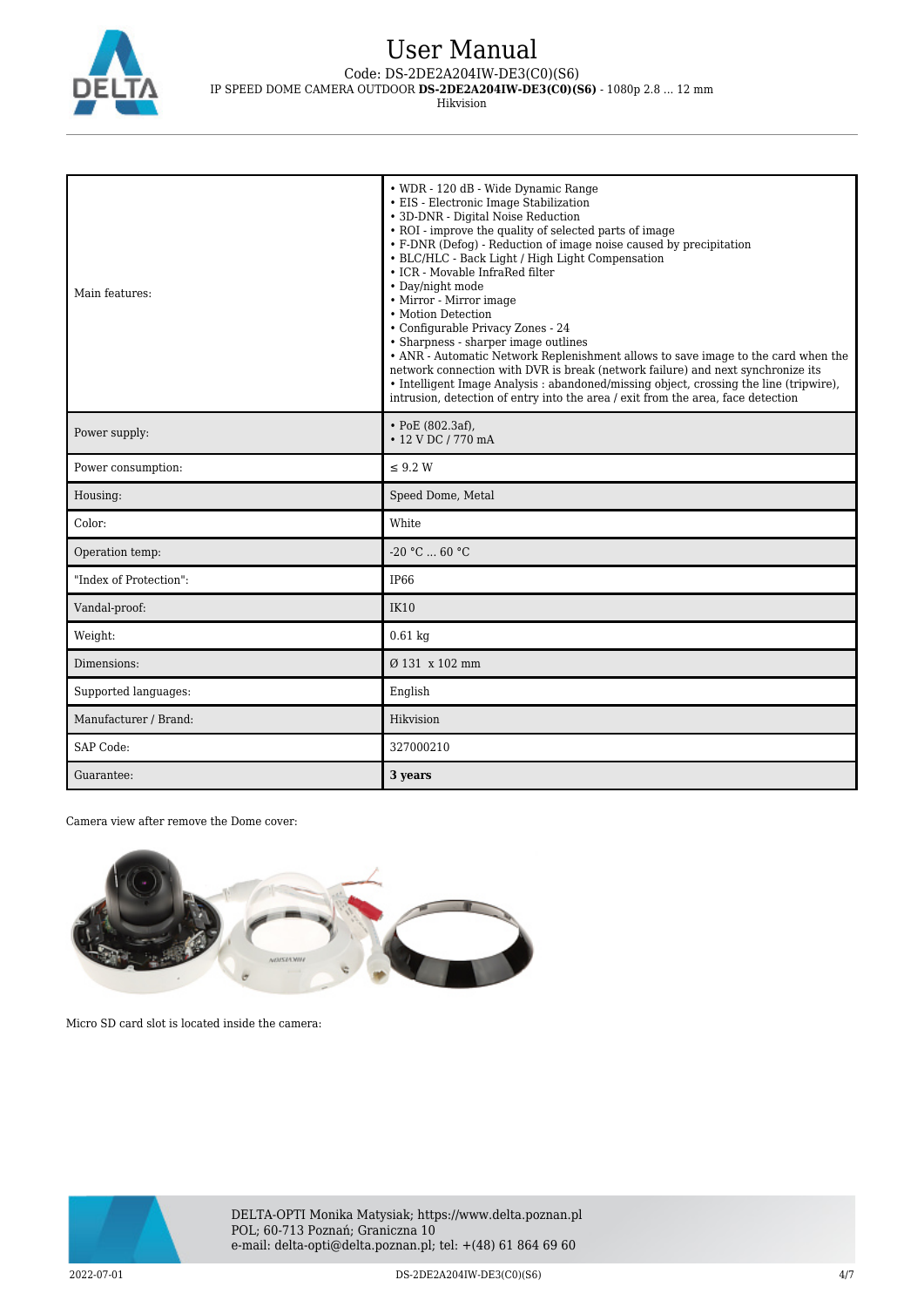



Mounting side view:



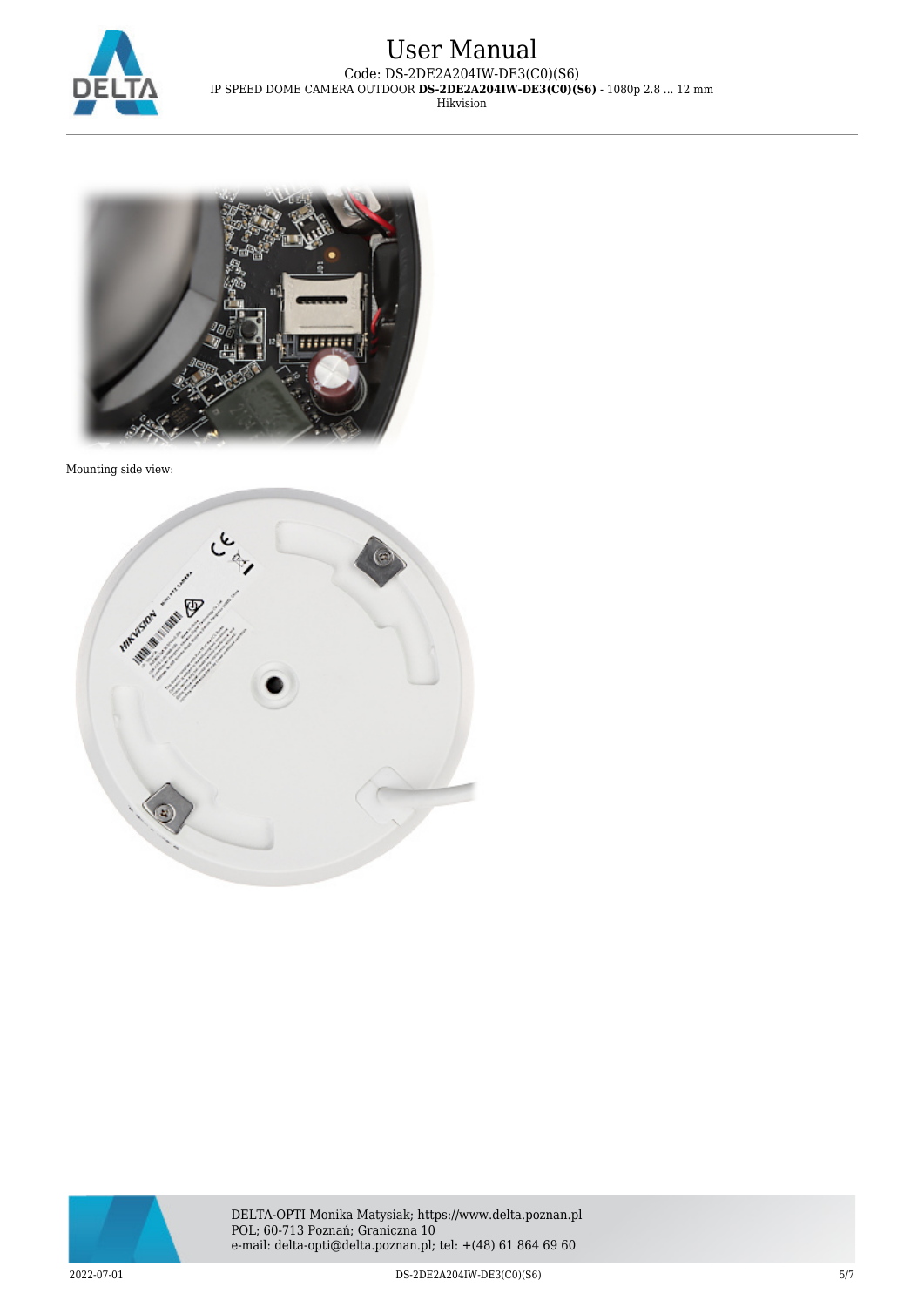



Connectors:



Connectors description:



DELTA-OPTI Monika Matysiak; https://www.delta.poznan.pl POL; 60-713 Poznań; Graniczna 10 e-mail: delta-opti@delta.poznan.pl; tel: +(48) 61 864 69 60

2022-07-01 DS-2DE2A204IW-DE3(C0)(S6) 6/7